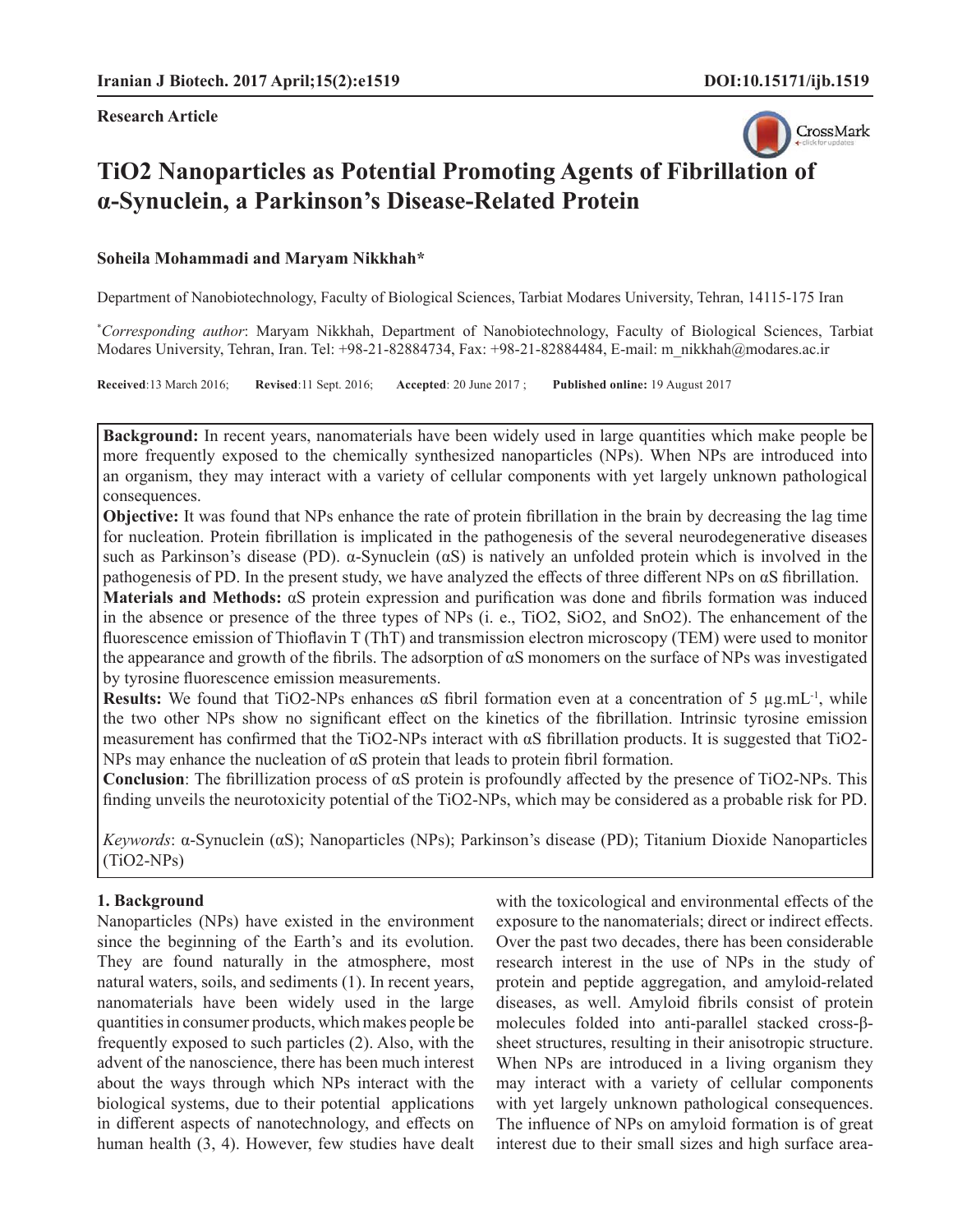to-volume ratio. Targeting NPs dependent amyloid structure formation, the nucleation stage in this process is one of the most investigated ways for controlling or inducing this phenomenon  $(5)$ . The observed effect of NPs on the nucleation phase is determined by the composition and the amount of particles as well as the nature of the particle's surface (6). Various thermodynamic parameters influence the interaction of proteins with the NPs in solution, regulate the protein assembly into fibrils, as well as disaggregation of the preformed fibrils (6).

A number of naturally occurring proteins play role in the fibrillar aggregation formation in body among which are Amyloid β peptide in Alzheimer's disease (AD) (7),  $\alpha S$  in PD (8), huntingtin in Huntington's disease (9), amylin in type II diabetes, β2-microglobulin in dialysis-related amyloidosis (10), and prion protein in bovine spongiform encephalopathy (11) is believed to play an important role in the pathogenesis of the mentioned clinical disorders.

The 140-residue  $\alpha S$  (14.4 kDa) is a presynaptic neuronal protein with an unknown normal function which its amyloidogenic propensity is associated with the several neurodegenerative disorders. These disorders include PD, multiple system atrophy, and dementia with Lewy bodies, collectively called synucleinopathies (12, 13), where  $\alpha S$  is the major fibrillar component of intracellular inclusions, also known as Lewy bodies and Lewy neuritis. In vitro studies have demonstrated that  $\alpha S$  can spontaneously form amyloid fibrils under typical physiological conditions (ionic strength, temperature, and pH). The presence of foreign surfaces in the system, for instance in the form of engineered NPs, has been shown to profoundly affect the formation of amyloids (14-16).

As an example, Yanina *et al.* have shown that gold NPs induce a strong acceleration of  $\alpha$ S aggregation by influencing both the nucleation and growth phases of the overall pathway. The effects were observed to be dependent on the size and concentration of the NPs; being strongest for the 10 nm diameter NPs, which produced a 3-fold increase in the overall aggregation rate at concentrations as low as 20 nM (17).

TiO2-NPs have been widely used in many daily products such as cosmetics, antiseptic agents, coating flux, water treatment chemicals, and photocatalysts etc. Uversky *et al.* have shown the association between exposure to heavy metals and an enhanced risk for developing PD (18). Several possible mechanisms have been proposed for metal-stimulated fibrillation of  $\alpha S$ , the simplest of which would be involvement in the direct interactions between  $\alpha S$  and the metal, leading to the structural changes in αS which result in its enhanced propensity toward aggregation. For instance, it has been reported that αS aggregation is facilitated in the presence of  $Cu^{2+}(19)$  and Al<sup>3+</sup> which induce structural perturbations in the protein (20).Thus, both environmental and other non-inherited factors may be responsible for the more common sporadic forms of the PD (21).

# **2. Objectives**

While nanotechnology, production, and application of the nanoparticles are exponentially growing, the knowledge regarding the toxicological and environmental effects of the direct and indirect exposure to the nanomaterials is still in its early stages. In this study, we aimed to investigate the *in vitro* effects of the three different NPs (TiO2, SiO2, and SnO2) on the fibrillation of the  $\alpha S$  protein; the major constituent of the protein clumps and the pathological hallmark of the PD.

# **3. Materials and Methods**

## *3.1. Materials*

TiO2-NPs, type P25, in anatase phase with the average primary particle size of  $21\pm 5$  nm, and SiO2-NPs were purchased from Plasmachem, Germany. SnO2-NPs were kindly gifted to us by Dr. S. Sadeghi (Department of chemistry, Tarbiat Modares University, Tehran, Iran). Kanamycin was obtained from Sigma-Aldrich Company (USA). Ni-NTA sepharose column was purchased from Qiagen (Germany).

# *3.2. Expression and Purification of αS*

For protein expression, the recombinant pNIC28- Bsa4 vector containing αS gene was transformed into *E. coli* C41 (DE3); starter cultures were prepared by inoculating a single colony of the bacteria to LB medium containing kanamycin (50  $\mu$ g.mL<sup>-1</sup>). After reaching to an of OD 600nm 0.4, IPTG (0.1 mM) was added, and the culture was incubated for another 5 hours at 37°C (22). The induced cells were harvested by centrifugation at 5000 *×g* for 15 min. The cell pellet was resuspended in the lysis buffer (50 mM  $\text{NaH}_2\text{PO}_4$ , 300 mM NaCl, 10 mM imidazole, pH 8) and 1mM PMSF, and then cells were lysed by sonication on ice. The cell lysate was centrifuged at 16000 *×g* for 30 min at 4 °C, the supernatant was applied to nickel-nitrilotriacetic acid (Ni-NTA) sepharose column (Qiagen, Germany), and the purification was done according to the manufacturer instructions (Qiagen, Inc. Germany). The purified protein was analyzed on 15% sodium dodecyl sulfatepolyacrylamide gel electrophoresis (SDS-PAGE).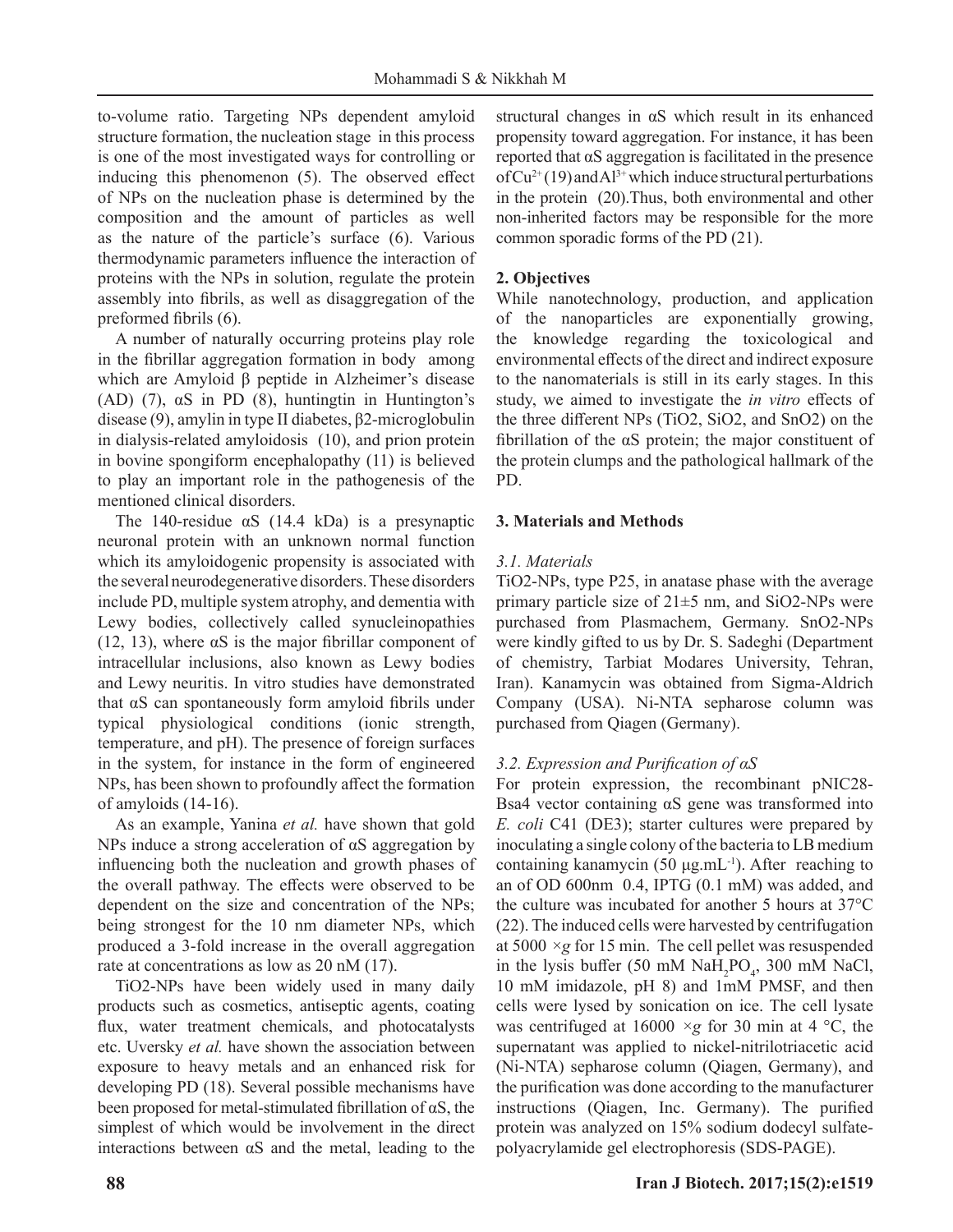#### *3.3. Characterization of NPs*

The average particle size and Zeta potential of NPs were determined by Zetasizer Nano ZS instrument (Malvern Instruments, UK) at 25° C. The NPs suspension was prepared by mixing the NPs with filtered PBS buffer (pH 7.4) and sonicating for 30 min at 600W, 20 kHz.

### *3.4. Fibrillation Experiment*

Purified αS was dialyzed against sterile PBS buffer (pH 7.4) containing 0.02% NaN3 as an antiseptic agent, and was immediately incubated at a final concentration of 35  $\mu$ M, in the absence or presence of the different concentration of NPs at 37 °C in a Turbo Thermo Shaker ( TMS-200, China) while shaking at 1000 rpm for 100 hours. Fibrils formation was monitored by measuring the fluorescence enhancement of ThT (Sigma-Aldrich Company, USA). 10 μL of each sample were taken at diff erent time points and diluted with 100 μL of PBS containing 25 μM ThT to reach the final protein concentration of 3.5 μM. Fluorescence was measured in a clear black 96-well plate using a Cytation3 Cell Imaging Multi-Mode Reader (BioTek Instruments, Winooski, VT) with excitation wavelength at 440 nm and emission at 485 nm. The samples were assayed in triplicates, and, each experiment was repeated at least three times.

#### *3.5. Fluorescence Titrations*

In order to analyze the interaction of αS with NPs,

the prepared  $\alpha S$  proteins at the concentration of 50 μM and 35 μM were mixed with NPs (50 μg.mL<sup>-1</sup>) and fluorescence spectra were collected using a spectrofluorimeter (Perkin-Elmer model LS 50B). An excitation wavelength of 280 nm (slit width  $= 5$  nm) was used and the data were collected over the range width of 290-350 nm (slit width  $=$  5 nm).

*3.6. Transmission Electron Microscopy (TEM) Analysis* Aliquotes (10  $\mu$ L) from the  $\alpha$ S fibrillation reaction (with and without TiO2-NPs) were placed on formvar/ carbon-coated 300- mesh grids. After 2 minutes, excess fluid was removed, and the grids were negatively stained with 1% uranyl acetate solution for 2 minutes. Finally, excess fluid was removed and the samples were viewed by a Zeiss - EM10C - 80 KV TEM.

#### **4. Results**

#### *4.1. αS Protein Expression and Purification*

Transformation of the plasmid pNIC28-Bsa4 – αS resulted in the high level expression of αS protein after 5 hours of the induction of the protein expression. The protein was purified by one step metal affinity chromatography and analyzed by gel electrophoresis. While the molecular weight of the protein was estimated to be 16.4 kDa, SDS-PAGE analysis of the purified protein showed a band with a molecular weight of more than 17 kDa (Fig. 1). The



**Figure 1.** SDS-PAGE analysis of A) soluble fractions of the bacterial extracts with and without induction by IPTG at different temperatures and B) the purified recombinant  $\alpha S$  protein using Ni-NTA sepharose column. Four samples with increasing protein concentrations were run in parallel with the molecular mass standards on a 15% polyacrylamide gel and stained with Coomassie Blue R-250. The molecular weight of the marker proteins is shown as M lane in gel B, the first lane from the left.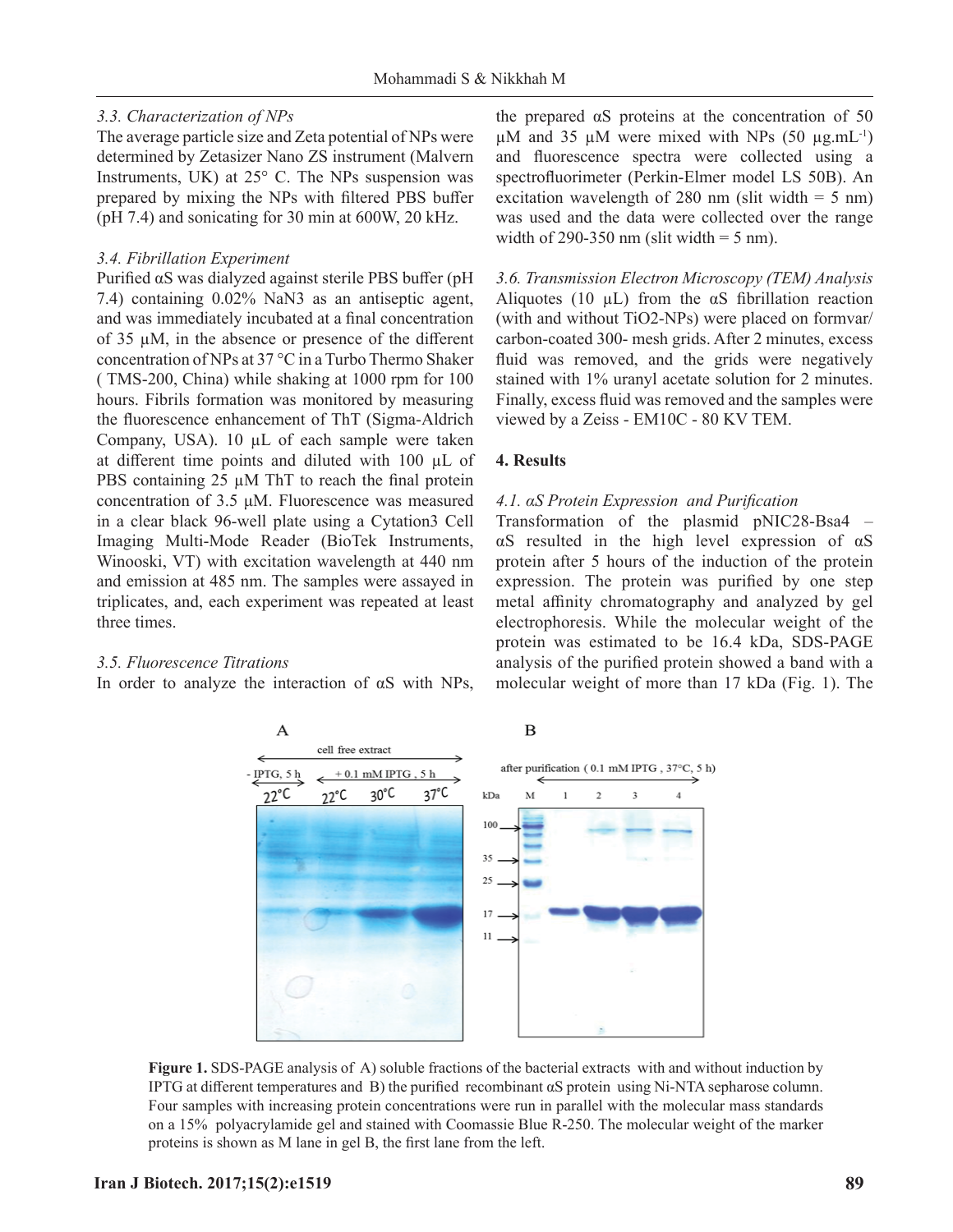Mohammadi S & Nikkhah M

| <b>Type of NPs</b> | Average size (d. nm) | Zeta potential $(mV)$ | PdI   |
|--------------------|----------------------|-----------------------|-------|
| $TiO2-NPs$         | 91.35                | $-11.9$               | 0.178 |
| $SiO2-NPs$         | 69.2                 | $-18.3$               | 0.621 |
| $SnO2-NPs$         | 278                  | $-17.6$               | 0.639 |

Table 1. The average size and the Zeta potential of the colloidal solutions of the different NPs.

slow mobility of αS protein can be attributed to the low binding of the SDS to the highly acidic C-terminal sequence of  $\alpha S$  (23).

#### *4.2. Characterization of NPs*

The NPs were well suspended in PBS buffer (pH 7.4) by means of sonication. The size and Zeta potential of the nanoparticles have been shown in Table 1.

#### *4.3. TiO2-NPs Promote αS Fibrillation*

Fibrillation of  $\alpha S$  is a two-step process: an initial lag period that reflects the thermodynamic barrier to the formation of a nucleation ''seed", followed by the rapid fibril propagation and aggregation formation stage. The introduction of TiO2-NPs in αS aggregation reaction substantially decreased the lag time (Fig. 2A) and significantly enhanced  $\alpha S$  aggregation as monitored by ThT fluorescence measurements (Fig. 2B). This indicates that the TiO2-NPs are able to enhance the nucleus formation. This effect is dependent on the concentration of the TiO2-NPs as checked for 5, 25, and 50 μg.mL<sup>-1</sup> of the NPs (Fig. 3). However, the kinetics of αS fibrillation was not altered by SiO2, and SnO2-NPs (Fig. 2A).

#### *4.4. The Interaction of TiO2-NPs and αS Fibrillation Products*

To analyze the conformational changes exerted by αS adsorption on the surface of TiO2-NPs, tyrosine fluorescence emission spectra of the protein in the presence of different NPs were acquired (there isn't a tryptophan residue in  $\alpha S$ ). It has been suggested that NPs can interact with protein monomers, eventually leading to a locally high concentration of monomers on the surface of the NPs, and in turn facilitate the nucleation and the fibrillation process  $(5)$ . In this study, tyrosine fluorescence emission spectra of  $\alpha$ S were acquired in the presence of different NPs. Interestingly, all NPs showed the quenching effect on the intrinsic fluorescence of  $\alpha S$ , and all the examined NPs have induced structural change to some extent in  $\alpha S$ , however, the effect of TiO2-NPs was more prominent than the other NPs (Fig. 4).

The higher quenching effect of TiO2-NPs may implicate the better adsorption of  $\alpha S$  protein on the surface of TiO2-NPs. It could be suggested that TiO2-NPs can adsorb αS onto their surfaces and provide a locally high concentration of  $\alpha$ S monomers, which may explain the promoting effect of TiO2-NPs on  $\alpha$ S fibrillation.



**Figure 2. A**) Kinetics of  $\alpha S$  fibrillation in the presence of different NPs. ThT fluorescence was plotted as a function of time for 35 μM  $\alpha$ S at 37 °C in PBS (pH 7.4) without or with 50 μg.mL<sup>-1</sup> of NPs. The NPs include TiO2, SiO2, and SnO2. The values are means  $\pm$  SD, n = 3. **B**) The percentage of  $\alpha$ S aggregation in the presence of different NPs (50 µg.mL<sup>-1</sup>) compared to the control ( $\alpha S$ ) after 100 hours of incubation under an aggregation inducing conditions. Each experiment was conducted three times.\*p<0-05; \*\*p<0.01; \*\*\*p<0.001, one-way ANOVA and LSD's post-hoc test.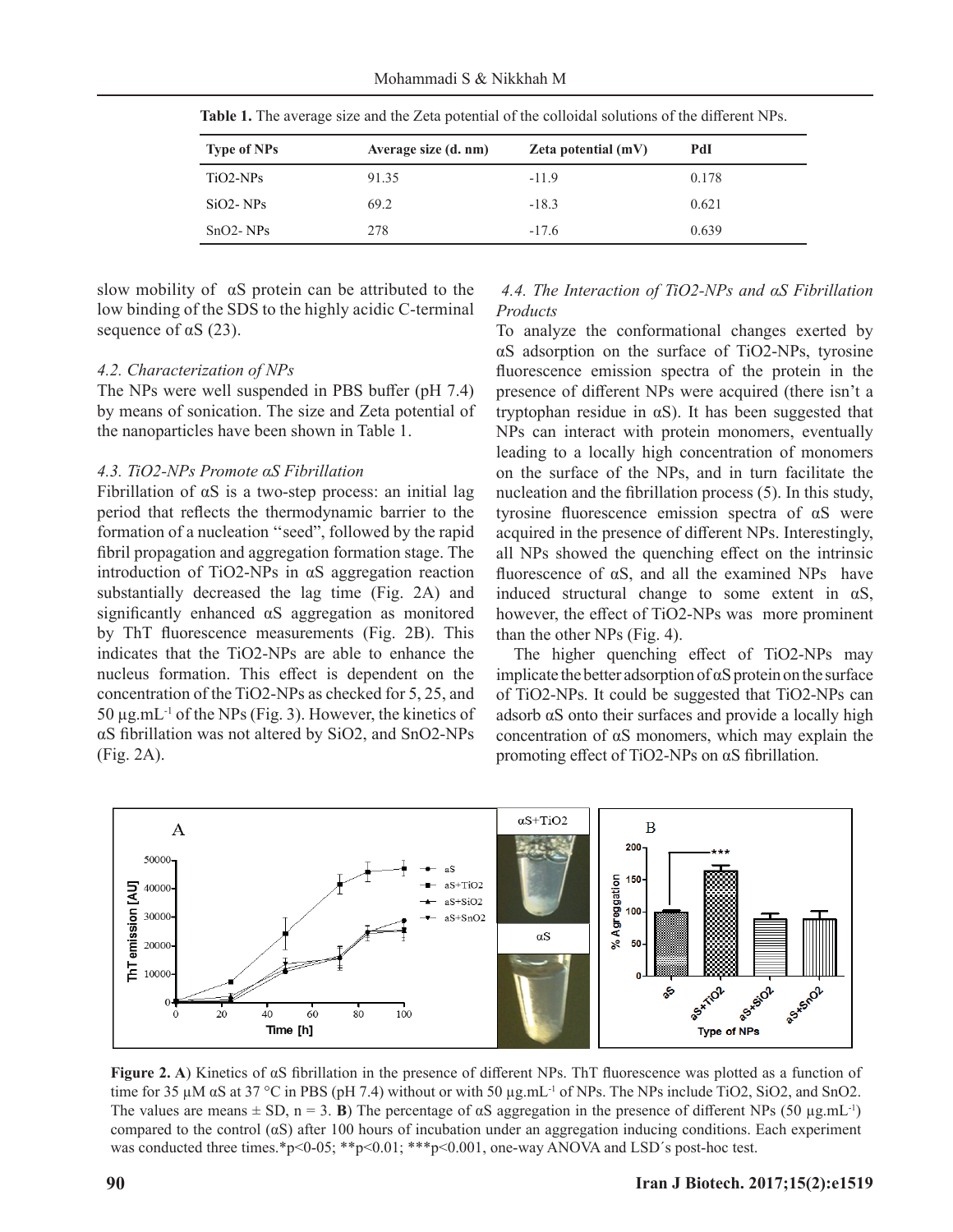

**Figure 3.** Kinetics of the αS fibrillation in the presence of different concentration of TiO2-NPs. ThT fluorescence was plotted as a function of time for 35  $\mu$ M  $\alpha$ S at 37 °C in PBS (pH 7.4). The values represent the means obtained for 3 separate experiments ( $n = 3$ ) and  $\pm$  SD.



**Figure 4.** Tyrosine fluorescence signal of  $\alpha S$  in the presence of the different applied NPs.

*4.5. TEM Analysis of αS Fibril Formation in the Presence of TiO2-NPs*

TEM analysis was performed on the samples of αS incubated under the amyloid-inducing conditions (alone or in the presence of the  $TiO2-NPs$ ), to confirm the formation of  $\alpha S$  amyloid fibrils and to explore the ultrastructure of the aggregates. Samples were taken from the aggregation reactions after 100 hours. Consistent with the results of ThT experiments, TEM analysis has also confirmed the formation of amyloid fibrils in both the  $\alpha S$  and  $\alpha S$  supplemented with TiO2 nanoparticles samples (Fig. 5). A higher amount of amyloid fibrils formation could be seen in the presence of TiO2 nanoparticles as shown in Figure 5.

#### **5. Discussion**

In brief, this study has investigated the effect of TiO2, SiO2, and SnO2-NPs on αS protein aggregation. Here we have shown that TiO2-NPs might be one of the environmental factors involved in PD. We found that TiO2-NPs are able to promote  $\alpha S$  assembly into amyloid fibrils *in vitro* by presumably accelerating the nucleation process. This feature could result from a locally high αS

monomer concentration owing to the adsorption on the TiO2-NPs surface. These results unveil the potential neurotoxicity of TiO2-NPs exposure, which may cause PD.

Based on previous reports regarding neurotoxicity of the ferrous oxide and silicon dioxide (24, 25), recently Jie Wu *et al.* (21) have investigated the effects of TiO2-NPs on αS aggregation and explored the mechanism of NPs action by establishing a co-culture model of TiO2- NPs and dopaminergic neurons. It has been shown that TiO2-NPs could induce PD-related αS protein aggregation through oxidative stress, thus causing damage to the dopaminergic neurons and subsequently PD. Jie Wu *et al*. (25) have also demonstrated that SiO2-NPs could possibly have a negative impact on the striatum and dopaminergic neurons as well as a potential risk for neurodegenerative diseases, which is in contrast to the results of the present study in which an effect on  $\alpha S$  assembly into amyloid fibrils was not observed in the presence of SiO2-NPs. The acceleration of  $\alpha$ S fibrillation in the presence of  $\alpha$ S-conjugated CdSe/ZnS quantum dots has been reported by the Roberti *et al*. (26). In addition, Yang *et al*. (27, 28) have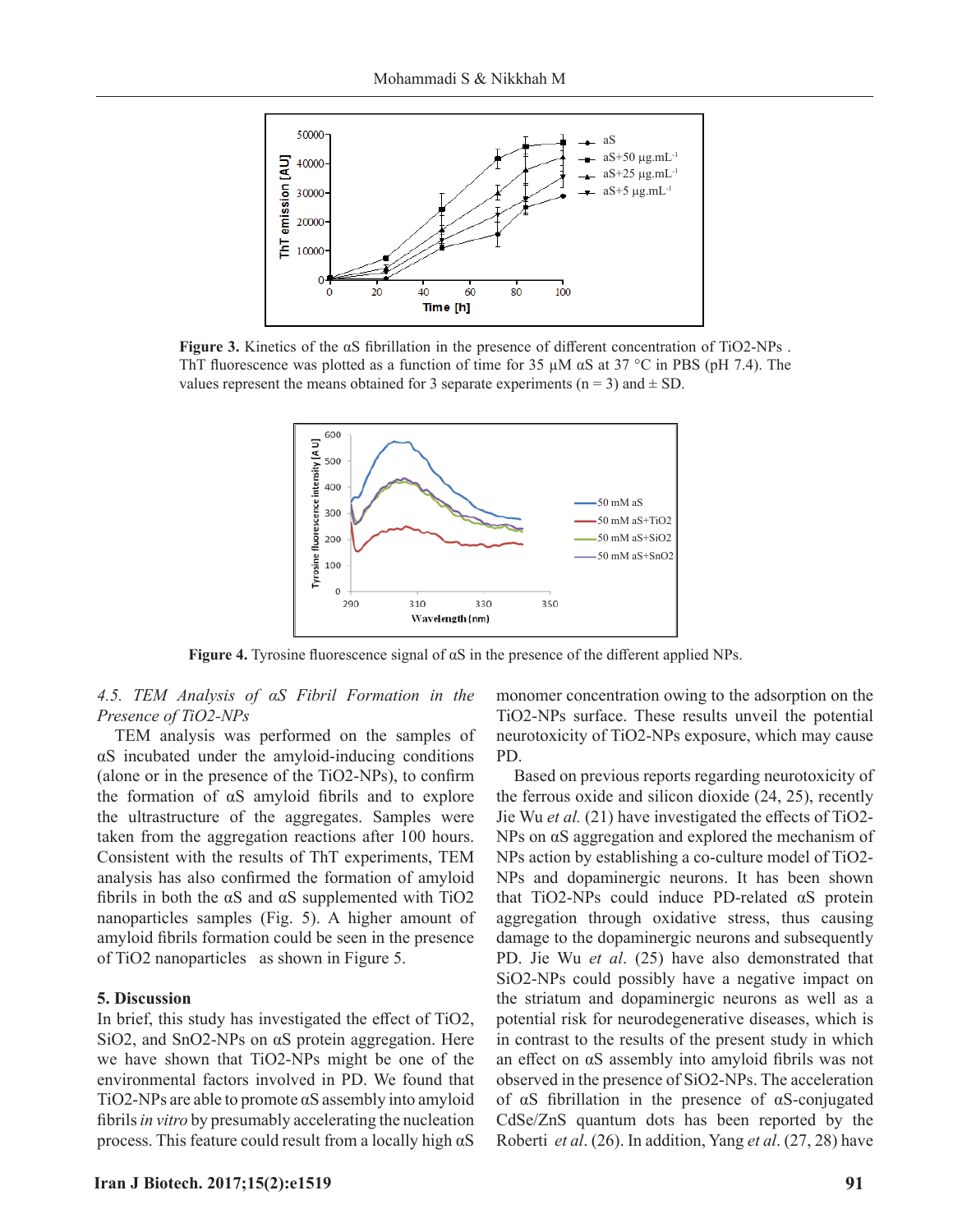

**Figure 5.** TEM micrographs of the samples taken from the αS fibrillation reaction. αS protein was incubated without (left) TiO2-NPs or with 50  $\mu$ g.mL<sup>-1</sup> of TiO2-NPs under amyloid inducing conditions for 100 h (scale bar represents 120 nm for both micrographs).

studied the interaction of the αS with both negative and positively charged gold NPs and have proven a large conformational change of  $\alpha S$  upon interaction with the gold nanoparticles.

Linse *et al*. (29) have found that all TiO2, SiO2, ZrO2, CeO2, C60, and C70 NPs can promote  $β2-$ Microglobulin fibrillation *in vitro*. They observed that the duration of the lag phase depends on the amount and the nature of the particle surface. Wei-hui Wu *et al.* (30) have shown that all six kinds of the abovementioned NPs can bind to Aβ42, but only TiO2 can strongly be adsorbed to the  $\mathsf{A}\beta$  protein and influence the fibrillation process. The difference between the Linse's results with that of Wei-hui Wu may be correlated to the differences that the two proteins might have in their fibril formation capacity. Aβ42 has a strong tendency to form a nuclear seed (31) while β2-Microglobulin is relatively more resistant to fibril formation, and therefore any weak adsorption of the proteins on the surface of the nanoparticles may be important for shortening the lag time.

Colvin *et al*. (32) have proposed that NPs may act much like conventional catalysts in promoting fibrillation. NPs would reduce the energetic barriers for fibril formation by enhancing the population of prefibril aggregates. Although the detailed molecular mechanism of the nucleation on the NPs surface remains elusive, but it could involve by mean of establishing a higher concentration of monomers which in turn increase the probability of the nucleation events. Alternatively, the interaction with particle surfaces could actively promote a conformational change and consequently the aggregation of the protein (33). Nonetheless, the dependence of the lag phase length on the accessible surface area and its characteristics (relative hydrophobicity) suggest that the nucleation mechanism involves association of the protein with the particle surface. This effect has been studied by using surface plasmon resonance (SPR) (29).

Herein, it was demonstrated that TiO2-NPs interact more strongly with  $\alpha$ S than SiO2 and SnO2-NPs, (Fig. 4). This interaction caused a significant change in the conformation of αS, which led to the exposure of the hydrophobic regions of the protein to the solvent and hence presumably increased the occurrence of the nucleation events.

Overall, it seems that the control of amyloid formation via NPs can be explained based on two factors: first, the surface chemistry of NPs, and the second, the protein's intrinsic stability. These factors determine the interaction between NPs and the proteins or peptides, and hence, they may act either as a platform for nucleation or as destabilizing agents, causing acceleration of amyloid formation (14).

Studies have shown that many NPs are small enough to access all parts of the body including the brain (34). The invasion of the nanomaterial into the brain, especially the NPs with a strong ability to promote  $\alpha S$ fibrillation, may be an important environmental factor in the pathogenesis of PD. These findings also suggest other more positive future directions in which NPs could be used to form new protein assemblies or to enhance and control the rate of protein or peptide self-assembly into amyloid-like materials with novel biotechnological properties and applications.

## **6. Conclusion**

The pathogenesis of PD is associated with  $\alpha$ S fibrillation. There is limited data on the interaction of αS with NPs and their effects on its aggregation kinetics. In this study, we surveyed the effect of three different NPs on αS fibrillation and found that TiO2-NPs can promote αS fibrillation by shortening the nucleation process, which is the key rate determining step of  $\alpha S$  fibrillation. Hereby, we suggest that the interaction between  $\alpha S$  and TiO2-NPs may contribute to the PD etiology.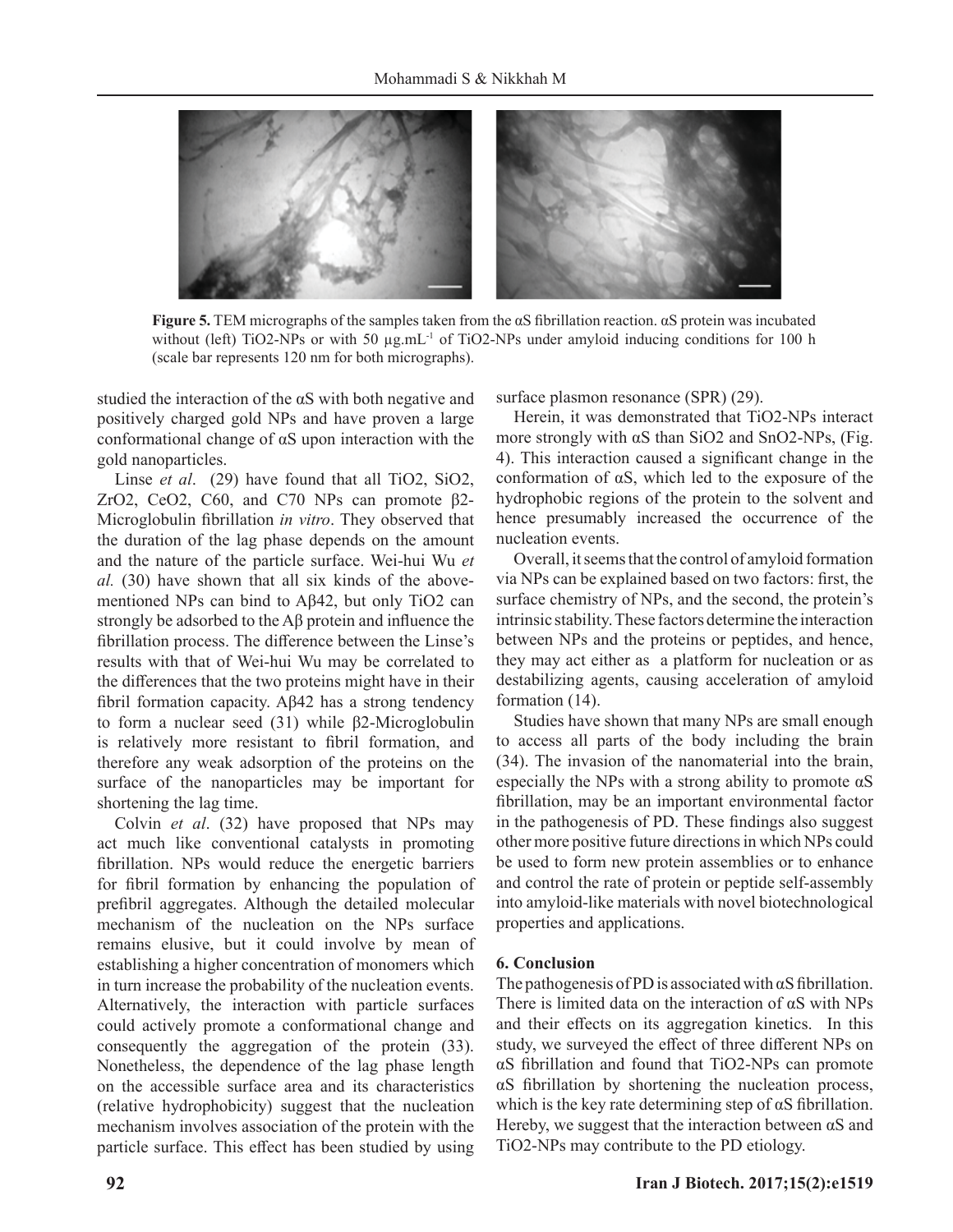Nanotechnology offers great promises in many industrial applications. It is necessary to control and prevent the unwitting use of potentially hazardous nanomaterials. To keep PD away from human beings, the potential of NPs and nanomaterials hazards should be seriously taken into account and be eliminated.

#### **Acknowledgements**

Financial support of this work was provided by Research Council of Tarbiat Modares University of Iran.

#### **References**

- 1. Crane M, Handy RD, Garrod J, Owen R. Ecotoxicity test methods and environmental hazard assessment for engineered nanoparticles. *Ecotoxicology*. 2008;**17**(5):421-37. DOI: 10.1007/s10646-008-0215-z.
- 2. Colvin VL. The potential environmental impact of engineered nanomaterials. *Nature Biotechnol*. 2003;**21**(10):1166-70. DOI: 10.1038/nbt875.
- 3. Lewinski N, Colvin V, Drezek R. Cytotoxicity of nanoparticles. small. 2008;**4**(1):26-49. DOI: 10.1002/smll.200700595.
- 4. Sanvicens N, Marco MP. Multifunctional nanoparticlesproperties and prospects for their use in human medicine. *Trends Biotechnol.* 2008;**26**(8):425-33. DOI: 10.1016/j. tibtech.2008.04.005.
- 5. Auer S, Trovato A, Vendruscolo M. A condensation-ordering mechanism in nanoparticle-catalyzed peptide aggregation. *PLoS Comput Biol*. 2009;**5**(8):e1000458. DOI: 10.1371/journal. pcbi.1000458.
- 6. Zaman M, Ahmad E, Qadeer A, Rabbani G, Khan RH. Nanoparticles in relation to peptide and protein aggregation. *Int J Nanomedicine*. 2014;9:899. DOI: 10.2147/IJN.S54171.
- 7. Hardy J, Selkoe DJ. The amyloid hypothesis of Alzheimer's disease: progress and problems on the road to therapeutics. Science. 2002;297(5580):353-6. DOI: 10.1126/ science.1072994.
- 8. George JM. The synucleins. *Genome Biol*. 2002;**3**(1):3002.1-.6.
- 9. Díaz-Hernández M, Moreno-Herrero F, Gómez-Ramos P, Morán MA, Ferrer I, Baró AM, *et al*. Biochemical, ultrastructural, and reversibility studies on huntingtin filaments isolated from mouse and human brain. *J Neurosci*. 2004;**24**(42):9361-71. DOI: 10.1523/JNEUROSCI.2365-04.2004.
- 10. Radford SE, Gosal WS, Platt GW. Towards an understanding of the structural molecular mechanism of β 2-microglobulin amyloid formation *in vitro*. *Biochim Biophys Acta.*  2005;**1753**(1):51-63. DOI: 10.1016/j.bbapap.2005.07.006.
- 11. Jones EM, Surewicz WK. Fibril conformation as the basis of species-and strain-dependent seeding specificity of mammalian prion amyloids. *Cell*. 2005;**121**(1):63-72. DOI: 10.1016/j. cell.2005.01.034.
- 12. Uversky VN. Neuropathology, biochemistry, and biophysics of α-synuclein aggregation. *J Neurochem*. 2007;**103**(1):17-37. DOI: 10.1111/j.1471-4159.2007.04764.x.
- 13. Goedert M, Spillantini MG, Davies SW. Filamentous nerve cell inclusions in neurodegenerative diseases. *Curr Opin Neurobiol*. 1998;**8**(5):619-32. DOI: 10.1016/S0959-4388(98)80090-1.
- 14. Cabaleiro-Lago C, Quinlan-Pluck F, Lynch I, Lindman S, Minogue AM, Thulin E, *et al*. Inhibition of amyloid β protein

fibrillation by polymeric nanoparticles. *J Am Chem Soc.* 2008;**130**(46):15437-43. DOI: 10.1021/ja8041806.

- 15. Giacomelli CE, Norde W. Influence of hydrophobic Teflon particles on the structure of amyloid β-peptide. Biomacromolecules. 2003;**4**(6):1719-26. DOI: 10.1021/ bm034151g.
- 16. Rocha S, Thünemann AF, do Carmo Pereira M, Coelho M, Möhwald H, Brezesinski G. Influence of fluorinated and hydrogenated nanoparticles on the structure and fibrillogenesis of amyloid beta-peptide. *Biophys Chem.* 2008;**137**(1):35-42. DOI: 10.1016/j.bpc.2008.06.010.
- 17. Álvarez YD, Fauerbach JA, Pellegrotti JV, Jovin TM, Jares-Erijman EA, Stefani FD. Influence of gold nanoparticles on the kinetics of α-synuclein aggregation. *Nano Lett.* 2013;**13**(12):6156-63. DOI: 10.1021/nl403490e.
- 18. Uversky VN, Li J, Fink AL. Metal-triggered Structural Transformations, Aggregation, and Fibrillation of Human α-Synuclein. A possible molecular NK between Parkinson's disease and heavy metal exposure. *J Biol Chem.* 2001;**276**(47):44284-96. DOI: 10.1074/jbc.M105343200.
- 19. Paik SR, Shin H-J, Lee J-H. Metal-catalyzed oxidation of α-synuclein in the presence of copper (II) and hydrogen peroxide. *Arch Biochem Biophys.* 2000;**378**(2):269-77. DOI: 10.1006/abbi.2000.1822.
- 20. Paik SR, Lee J-H, Kim D-H, Chang C-S, Kim J. Aluminuminduced structural alterations of the precursor of the non-Aβ component of Alzheimer's disease amyloid. *Arch Biochem Biophys.* 1997;**344**(2):325-34. DOI: 10.1006/abbi.1997.0207.
- 21. Wu J, Xie H. Effects of titanium dioxide nanoparticles on α-synuclein aggregation and the ubiquitin-proteasome system in dopaminergic neurons. *Artif Cells Nanomed Biotechnol*. 2016;44(2):690-4. DOI: 10.3109/21691401.2014.980507.
- 22. Caldinelli L, Albani D, Pollegioni L. One single method to produce native and Tat-fused recombinant human α-synuclein in *Escherichia col*i. *BMC Biotechnol*. 2013;**13**(1):32. DOI: 10.1186/1472-6750-13-32.
- 23. Weinreb PH, Zhen W, Poon AW, Conway KA, Lansbury PT. NACP, a protein implicated in Alzheimer's disease and learning, is natively unfolded. *Biochemistry*. 1996;**35**(43):13709-15. DOI: 10.1021/bi961799n.
- 24. Pisanic TR, Blackwell JD, Shubayev VI, Fiñones RR, Jin S. Nanotoxicity of iron oxide nanoparticle internalization in growing neurons. *Biomaterials*. 2007;**28**(16):2572-81. DOI: 10.1016/j.biomaterials.2007.01.043.
- 25. Wu J, Wang C, Sun J, Xue Y. Neu rotoxicity of silica nanoparticles: brain localization and dopaminergic neurons damage pathways. *A C S Nano*. 2011;**5**(6):4476-89. DOI: 10.1021/nn103530b.
- 26. Roberti MJ, Morgan M, Menéndez G, Pietrasanta LI, Jovin TM, Jares-Erijman EA. Quantum dots as ultrasensitive nanoactuators and sensors of amyloid aggregation in live cells. *J Am Chem Soc.* 2009;**131**(23):8102-7. DOI: 10.1021/ja900225w.
- 27. Yang JA, Lin W, Woods WS, George JM, Murphy CJ. α-Synuclein's Adsorption, Conformation, and Orientation on Cationic Gold Nanoparticle Surfaces Seeds Global Conformation Change. *J Phys Chem B.* 2014;**118**(13):3559-71. DOI: 10.1021/jp501114h.
- 28. Yang JA, Johnson BJ, Wu S, Woods WS, George JM, Murphy CJ. Study of wild-type α-synuclein binding and orientation on gold nanoparticles. *Langmuir*. 2013;**29**(14):4603-15. DOI: 10.1021/la400266u.
- 29. Linse S, Cabaleiro-Lago C, Xue W-F, Lynch I, Lindman